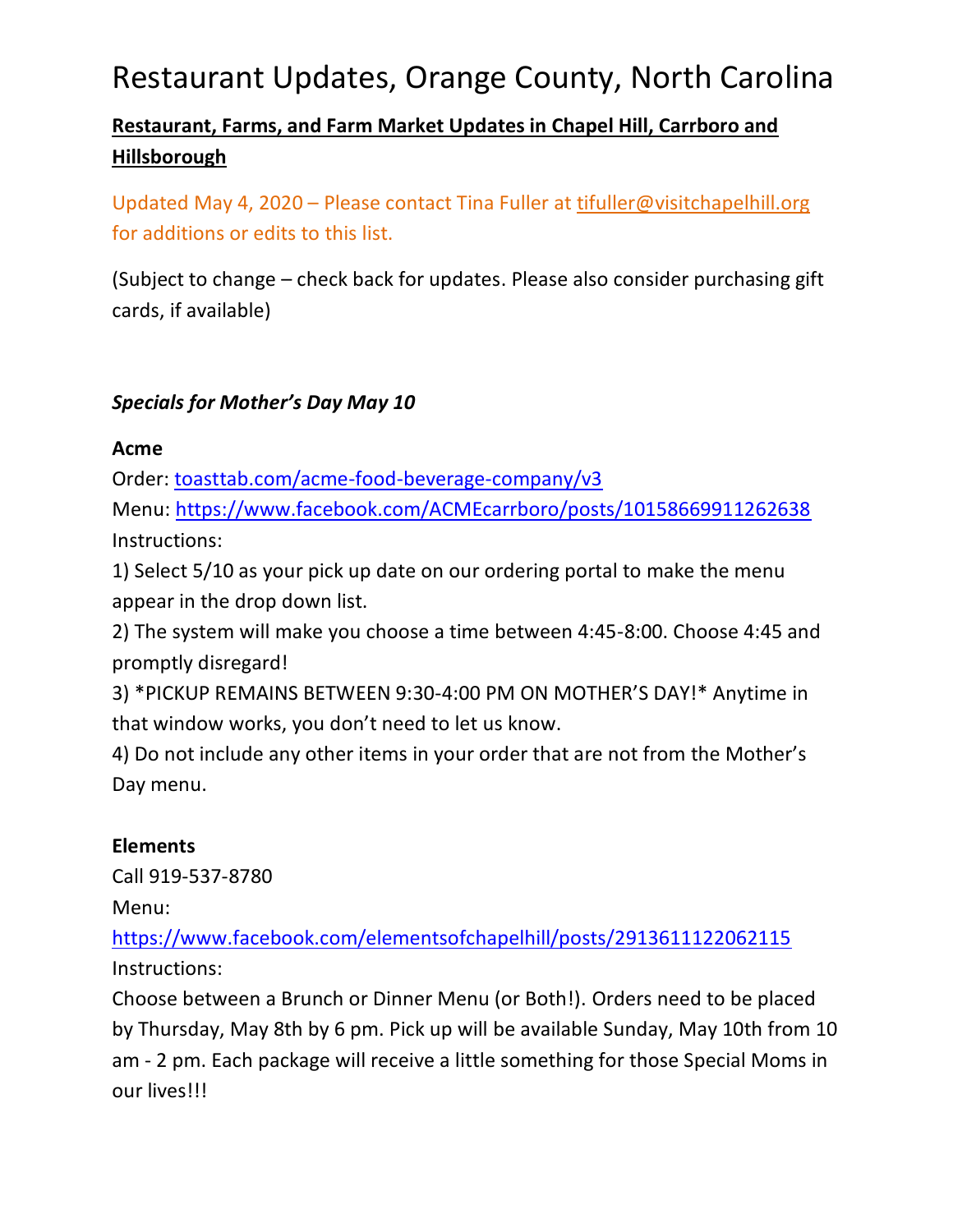#### **Hawthorne & Wood**

Order: [https://resy.com/cities/rdu/hawthorne-and-wood?date=2020-05-](https://resy.com/cities/rdu/hawthorne-and-wood?date=2020-05-10&seats=1) [10&seats=1](https://resy.com/cities/rdu/hawthorne-and-wood?date=2020-05-10&seats=1)

#### Menu:

[https://www.facebook.com/hawthorneandwood/photos/a.1010227782493251/1](https://www.facebook.com/hawthorneandwood/photos/a.1010227782493251/1392019107647448/?type=3) [392019107647448/](https://www.facebook.com/hawthorneandwood/photos/a.1010227782493251/1392019107647448/?type=3)

#### Instructions:

Mother's Day Brunch Packages are now available! Please select May 10th for ONE GUEST and choose your desired pickup time as your "reservation". We are preparing a delicious meal to serve 3-4 people for \$100.00 plus tax. Follow the link and fill out your payment information. We will call you within 72 hours to confirm and to inquire about any Champagne, Wine, Beer, Mimosa, or Bellini needs!

#### **Maple View Farms Ice Cream**

Special order ice cream Mother's Day Cakes. Order by May 7<sup>th</sup>. 919-960-5535

### **Oakleaf**

Order: Call 984-234-0054 Menu:<https://www.facebook.com/Oakleafrestaurant/posts/2910936255658700>

### **Root Cellar**

Order:<https://rootcellarchapelhill.com/mothers-day-brunch/> Menu: <https://www.facebook.com/rootcellarchapelhill/posts/10157882404850590>

#### **Tandem**

Order: Call 919-240-7937 or 919-641-4441 Menu:<https://www.facebook.com/tandemcarrboro/posts/2669482966631282>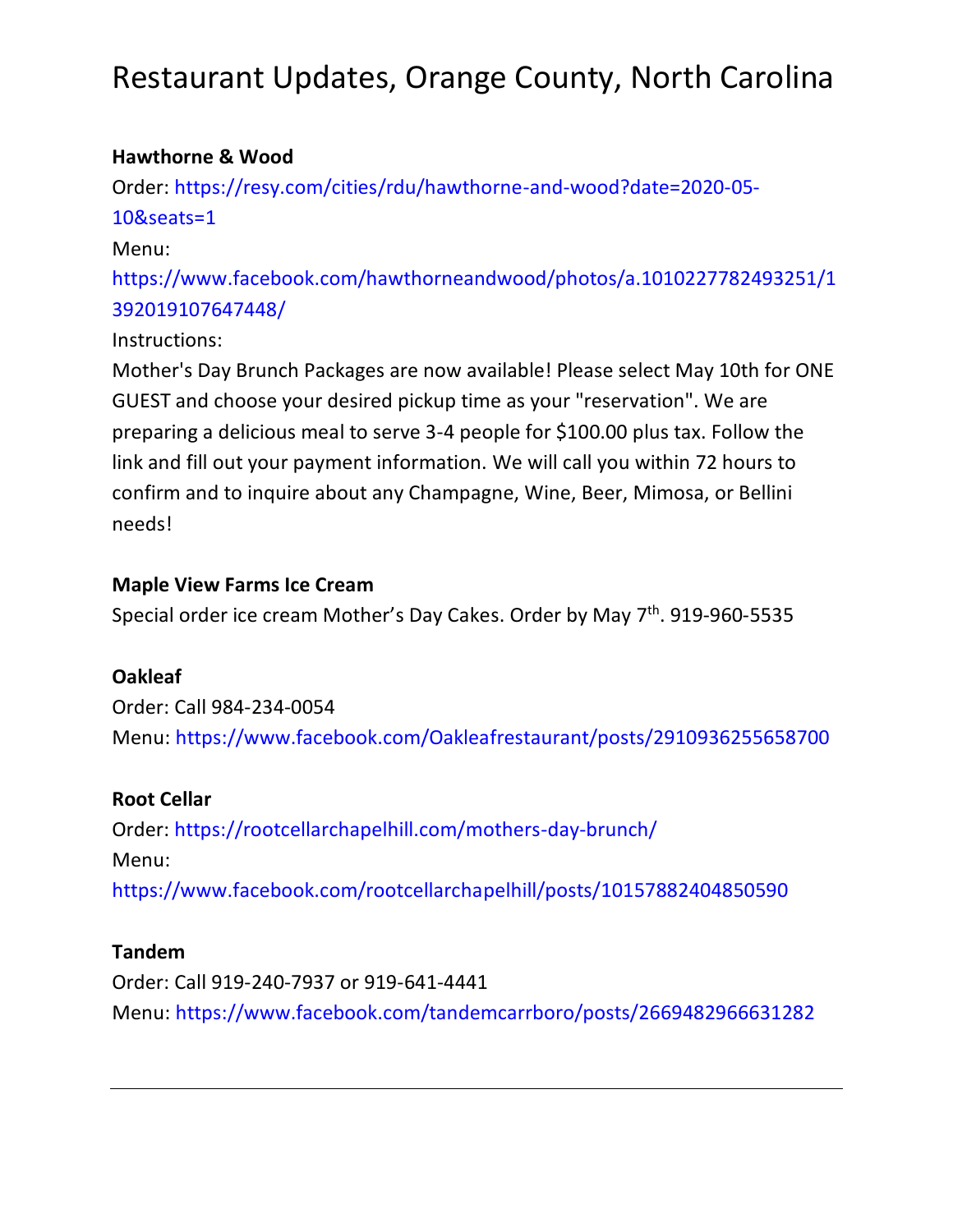- 1. 401 Main, Carrboro. We are joining in with our restaurant families and offering curbside pickup. Please call 984-999-4357 to place your order. Please visit [www.401MAIN.COM](http://www.401main.com/) to access menu.
- 2. [411\\_west](https://www.instagram.com/411_west/) Order and pay by phone, pull up, let us know you're here and we'll bring it out! Also check out our family style orders online. (919) 967-2782
- 3. Acme Restaurant Family style and a la carte available Wed Sun, take home wine <https://www.facebook.com/ACMEcarrboro>
- 4. Al's Burgers (Franklin Street) is taking to-go orders and will hand-deliver to you curbside. We also use DoorDash - Food Delivery. (919) 904-7659 <https://www.alsburgershack.com/>
- 5. Alfredo's Pizza Villa, University Place- order online or 919-968-3424 for takeout & delivery (delivery fees waived) <https://www.alfredospizzanc.com/>
- 6. American Hero Hillsborough is taking online orders for takeout <http://americanherorestaurant.com/>
- 7. Antonia's Hillsborough is offering family style option in addition to their full menu. Curbside pick- up and delivery options. Call 919-643-7722 or visit [www.antoniashillsborough.com/](http://www.antoniashillsborough.com/) for menu choices.
- 8. Armadillo Grill, Carrboro is offering take out, curbside, pickup and catering orders via Doordash 919-929-4669<https://armadillogrill.com/>
- 9. Bandido's Mexican Café, **announced temporarily closing 3/24/20** <https://bandidoscafe.com/>
- 10. Bartaco is offering take out, curbside pickup + delivery 11a- 9p from take out menu & new family pack menu via<https://order.bartaco.com/>
- 11. Beer Study- Delivery service \$5 charge for \$25 minimum all proceeds go to employees<https://www.facebook.com/BeerStudyNC/>
- 12. Big Belly Que at Blue Dogwood Weekly menu posted Monday, order by Wed. for Thurs. pickup. <https://www.facebook.com/bigbellyque>
- 13. Big Bob's City Grill open for takeout [https://www.loc8nearme.com/north](https://www.loc8nearme.com/north-carolina/hillsborough/big-bob-s-city-grill/3702341/)[carolina/hillsborough/big-bob-s-city-grill/3702341/](https://www.loc8nearme.com/north-carolina/hillsborough/big-bob-s-city-grill/3702341/)
- 14. Blue Spoon Creamery offering curbside pickup and delivery of ice cream try 'do it yourself sundaes kit' (919) 869-7166 <https://www.facebook.com/BlueSpoonMicrocreamery/>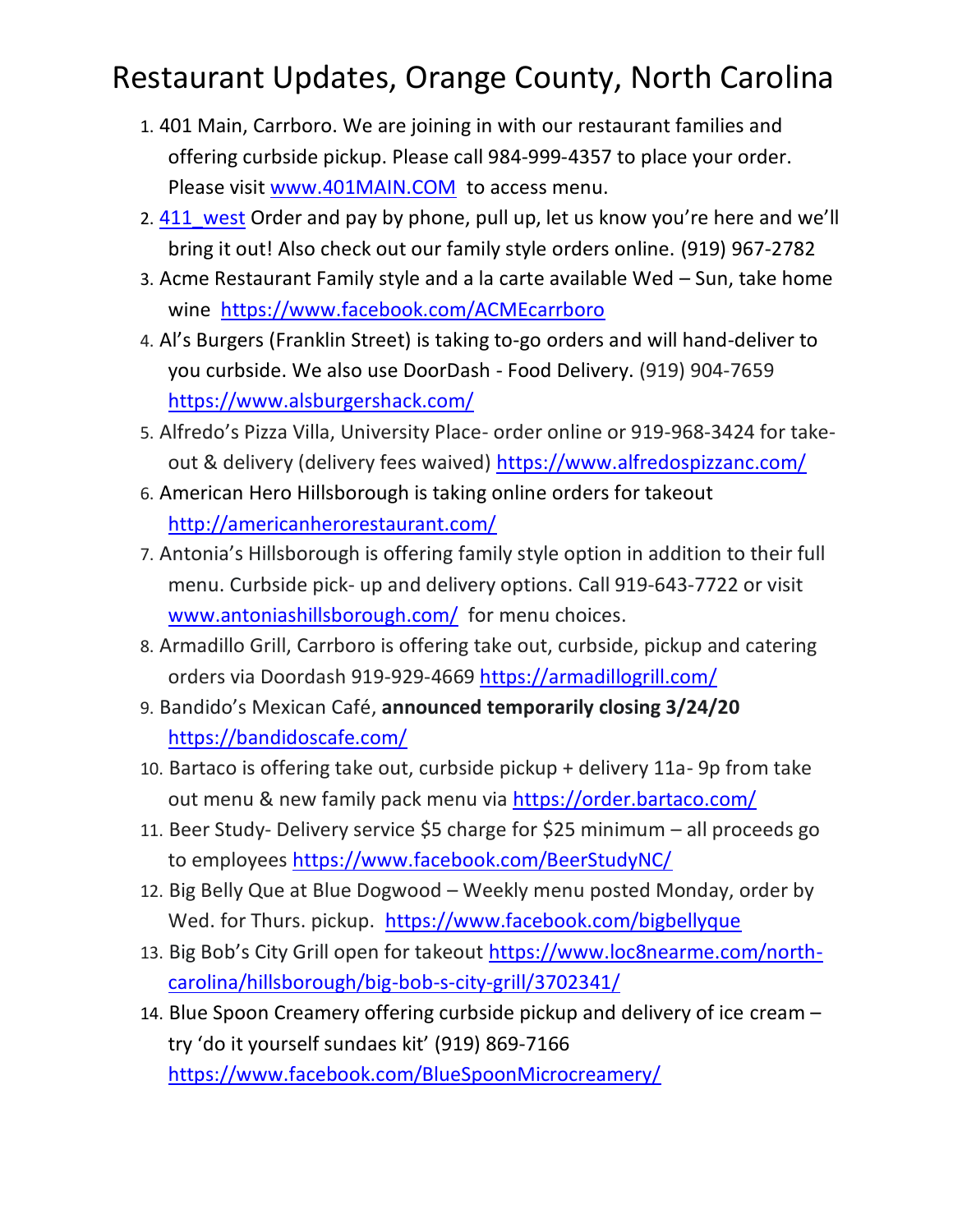- 15. Botanist and Barrel: is offering delivery to your door, curbside pickup and a variety of creative solutions that adhere to social distancing. You can email us at [botanistandbarrel@gmail.com](mailto:botanistandbarrel@gmail.com) or call us at 919.644.7777 to place an order. You can also visit our farm Thursday-Sunday to enjoy cider in our expansive outdoor picnic area or grab bottles to go.
- 16. Bottle Rev Chapel Hill offering curbside pickup of beer, wine and cider. Must be 21 years old or older. Call ahead, place your order, pay over the phone with a credit card. 919-903-8699.<http://bottlerev.com/>
- 17. Breadman's offering takeout 8 am 1 pm <https://www.facebook.com/Breadmens/>
- 18. Buns curbside [www.bunsofchapelhill.com](http://www.bunsofchapelhill.com/) 919-240-4746
- 19. Caffe Driade announced **temporary suspension of service** April 2
- 20. Carolina Brewery is open 4-8pm for takeout food and beer from a limited menu [www.carolinabrewery.com](http://www.carolinabrewery.com/) 919-942-1800. Delivery avail. thru several services.
- 21. Carolina Inn is open. Come and dine with us or come and stay with us, we are open for business and here to care for you." [www.carolinainn.com](http://www.carolinainn.com/)
- 22. Carrboro Pizza Oven is offering takeout, delivery and curbside pick up <https://www.carrboropizzaoven.com/order-online> 919-904-7336
- 23. Carrburritos- Online ordering begins March 30. Gift Certificates available online. (919) 933-8226. <https://carrburritos.com/>
- 24. The Casual Pint. Call to place an order curbside:<https://thecasualpint.com/> 919-967-2626
- 25. Cha House delivery available through Doordash. Curbside pickup 984-999- 480

26.

- 27. Cham Thai Cuisine, Carrboro is offering take-out <https://www.chamthaicuisineatcarborro.com/menu>
- 28. Chimney is offering curbside pick up. Give us a call at 984-234-3671 to place your to-go order, and we'll walk it right out front for you. <http://www.chimneyindiankitchen.com/>
- 29. Cholanad Restaurant announced April 7 that they will open Apr 24 at new location, 310 W. Franklin for takeout, curbside pickup and deliveries via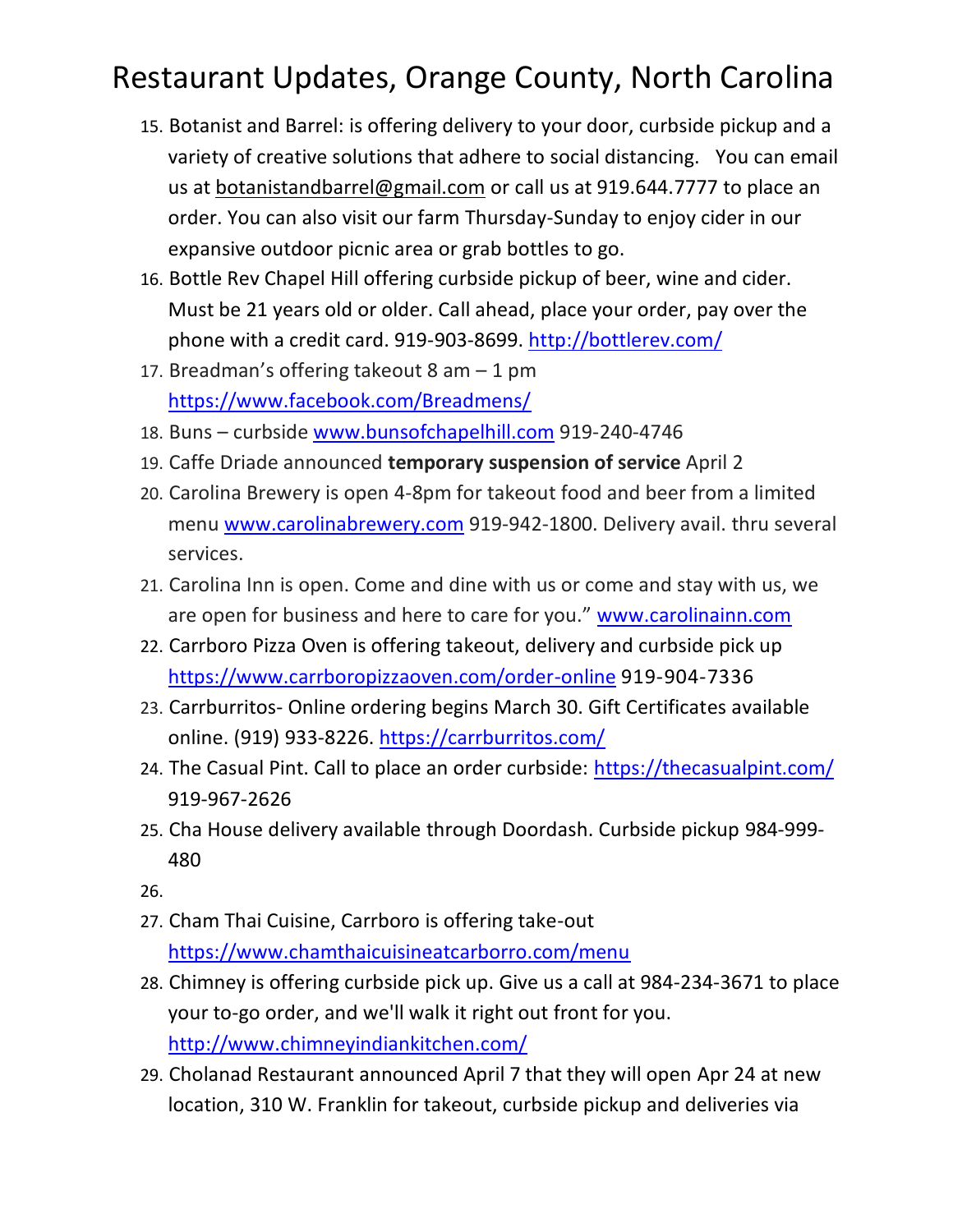GrubHub etc. Call first 800-246-5262 to confirm <https://www.facebook.com/Cholanad/>

- 30. Coronato Pizza: We have made the difficult decision to temporarily suspend service in our dining room, but Coronato is now available for take-out a delivery. Delivery will be within an approx. 10-mile radius. Call us at 919- 240-4804. [www.Coronatopizza.com](http://www.coronatopizza.com/) and click the "take out & delivery tab.
- 31. Cosmic Cantina extended delivery service 11a 9 p, 919-960-3955 <https://www.facebook.com/cosmiccantinach/>
- 32. Craftboro Beer is offering to-go growlers & packaged beers from the bottle shop w/ curb side delivery 919.240.4400.<http://craftborobrewing.com/>
- 33. Crook's Corner is **temporarily closed**. <https://crookscorner.com/>
- 34. Crossroads at the Carolina Inn is offering a limited takeout menu available from 7 a.m. until 8 p.m. for pick-up at Pittsboro Street Provisions located adjacent to Crossroads. Please call 919.918.2777 to place your order.
- 35. Cup-a-Joes Hillsborough has reopened order online via @clossiv app or call 919-732-2008 [https://www.facebook.com/Hillsborough-Cup-A-Joe-](https://www.facebook.com/Hillsborough-Cup-A-Joe-237445616451/)[237445616451/](https://www.facebook.com/Hillsborough-Cup-A-Joe-237445616451/)
- 36. Deli Edison offers take home family dinners [deliedison](https://www.instagram.com/deliedison/) is now open till 7:00pm! Stop on by and grab dinner to go! 919-929-7700.
- 37. El Restaurante Ixtapa call to order from online menu or DoorDash 919-644- 6944 <http://ixtapa.homestead.com/homepage.html>
- 38. Elaine's on Franklin announced **temporarily closing after 3/29** [/https://www.facebook.com/elainesonfranklin](https://www.facebook.com/elainesonfranklin)
- 39. Elements limited menu available Mon Sat, take home wine 919-537- 8780.<http://www.elementsofchapelhill.com/>
- 40. Elmo's Diner in Carrboro has **temporarily closed**. "We will reopen as soon and we hope to see the strong support of our community at that time." <http://elmosdinercarrboro.com/>
- 41. Epilogue Books Chocolate Brews online store is open for giftcards and books, no food at this time<https://epiloguebookcafe.com/>
- 42. Four Corners is offering free delivery, place order from menu and call 919- 537-8230<http://www.fourcornersgrille.com/>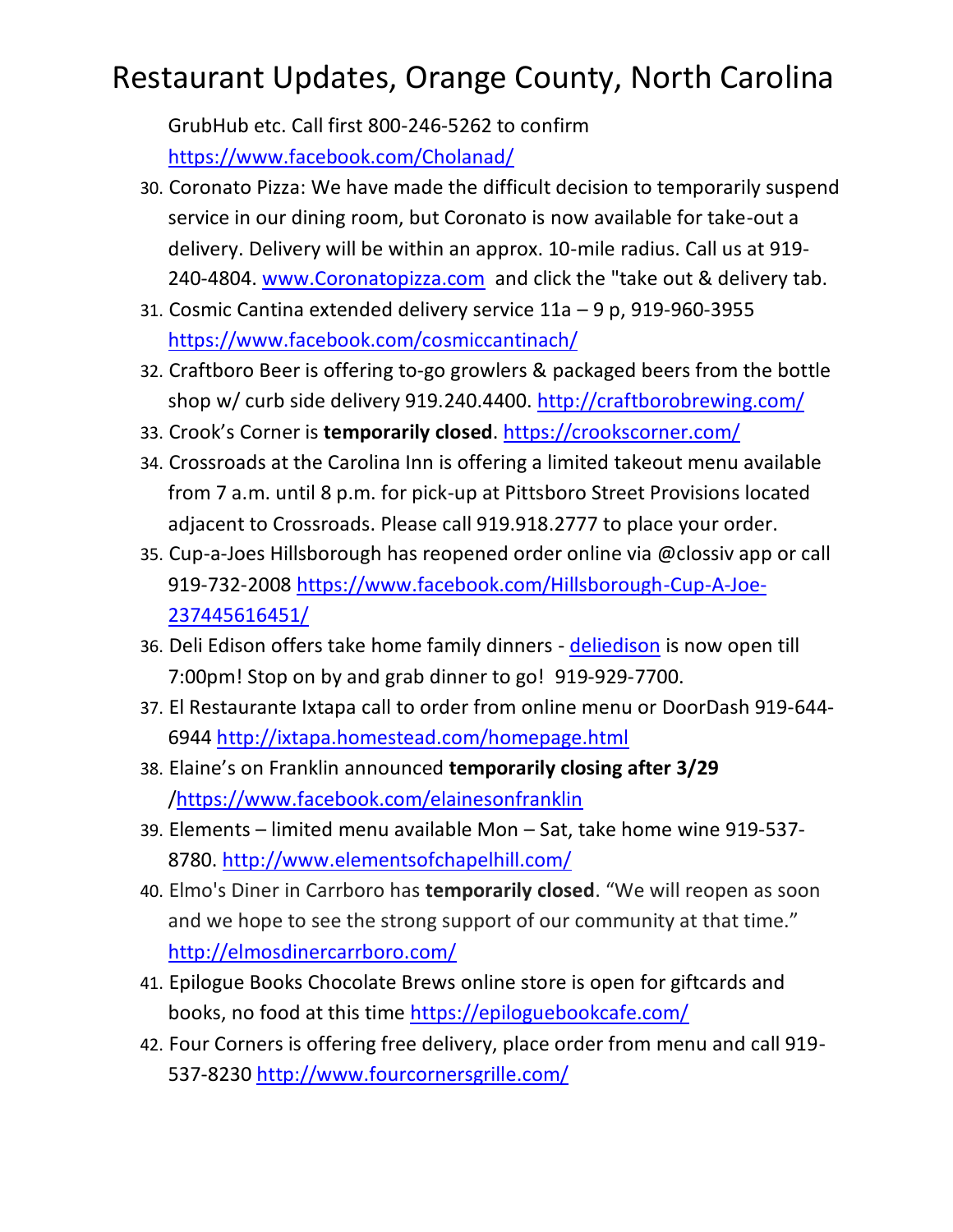- 43. Fusion Fish call 919-903-8416 for menu specials and details <https://www.facebook.com/yungnaycatering/>
- 44. Gizmo Brew Works Beer (6-packs/growlers) 3-8 pm to-go curbside pickup <http://gizmobrewworks.com/>
- 45. GlassHalfFull, Carrboro– order online, heat and serve take out service for curbside pick up.<https://glasshalfull.net/to-go-menu/> 919-967-9784
- 46. Hawkers Asian Street Fare is open for delivery and curbside pick-up. 919- 415-1799. Free delivery [www.eathawkers.com](http://www.eathawkers.com/)
- 47. Hawthorne & Wood is open for takeout nightly. Call 919-240-4337 with your order (menu posted on [Facebook](https://www.facebook.com/hawthorneandwood/) ) or email [info@hawthorneandwood.com](mailto:info@hawthorneandwood.com) before 3pm
- 48. Heavenly Buffaloes Delivery and online ordering available CC only via DoorDash or call for pick up<http://www.heavenlybuffaloes.com/> 919-914- 6717
- 49. Hillsborough BBQ is open for takeout <https://hillsboroughbbq.com/>
- 50. Honeysuckle Café has **shut down through March**. Check website in April <https://www.thehoneysuckle.org/cafe-bar>
- 51. Hot Tin Roof Hillsborough taking orders for fresh made mixers. Pickup on porch or deliver to 27278 <http://www.hottinroofbar.com/>
- 52. House at Gatewood in Hillsborough is offering Takeout. Here is how it works<https://www.houseatgatewood.com/index.php/news-talgia>
- 53. Il Palio, located at the Siena Hotel is offering curbside. Place orders at 919- 918-2545. A la Carte menu<https://ilpalio.com/dinner> Family Style menu <https://ilpalio.com/family-style-take-out> Beer and Wine <https://ilpalio.com/curbside-wine-beer>
- 54. Imbibe in Chapel Hill is offering food, grocery, wine and beer delivery and pickup through their website [www.imbibenc.com](https://l.facebook.com/l.php?u=http%3A%2F%2Fwww.imbibenc.com%2F%3Ffbclid%3DIwAR3utDv09eiJbqXeMp2X90uaURLyD8xds7gItva69QIo0bVQ6jTns4eWBPk&h=AT1T0konRL0qjz5In-I4YgBo5XmJqPYEBsXUOVhsLzZzKDW9SJ3mT73zaxWyzS8XC9V-00Z9zCXHXCelF-tzFNMF98_SGI04527Xb6_6315RuECw6BxLGc2W3_t9h6ut0k8r) or call 919-636-6469 Mon-Sat 1-9pm
- 55. Italian Pizzeria III takeout or delivery from menu <https://italianpizzeria3.com/>
- 56. J & F Kitchen, Hillsborough offering to-go orders and delivery within 3 miles. Details<https://www.facebook.com/JF-Kitchen-326118851235455/> 919-245-8463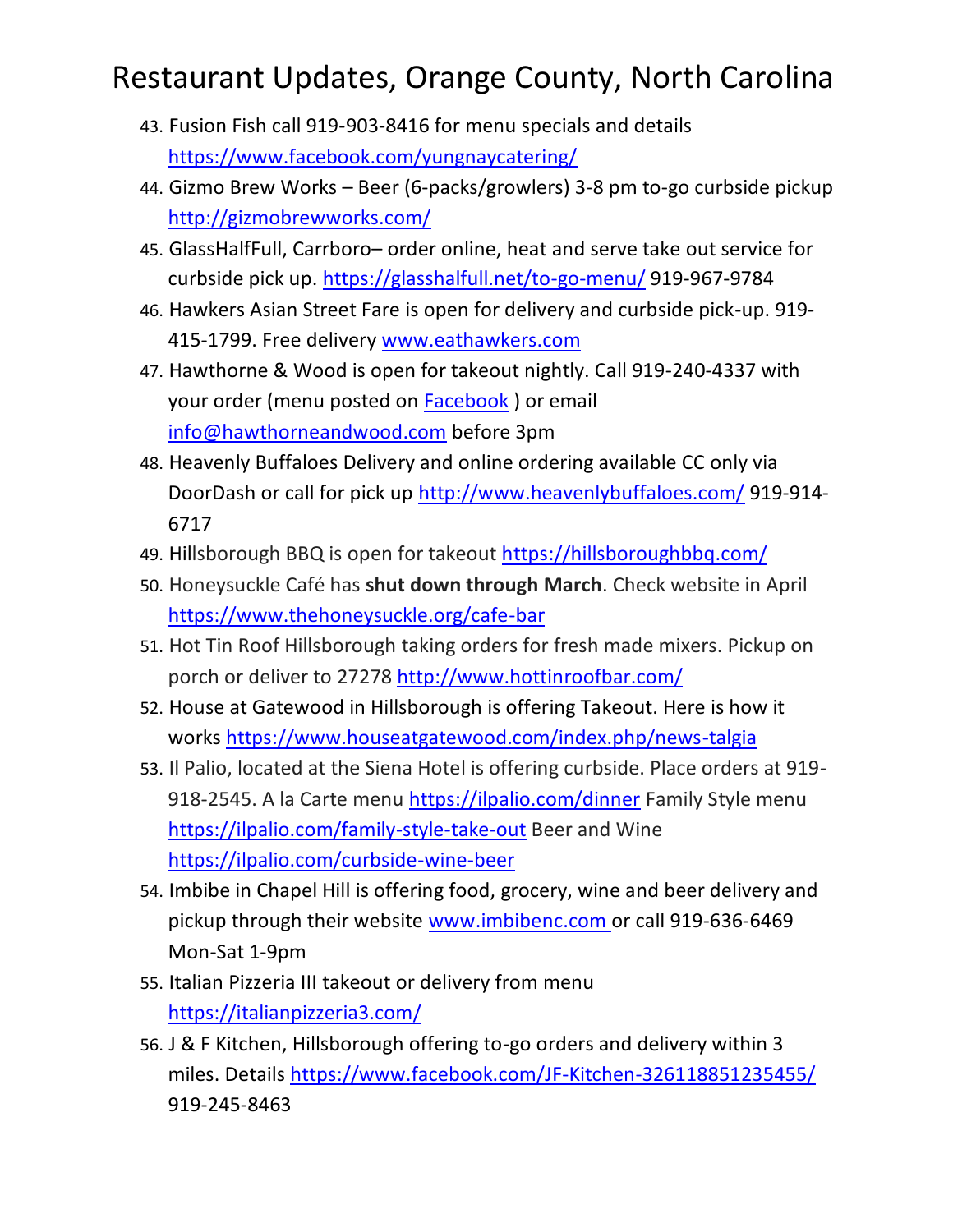- 57. James Pharmacy in Hillsborough is offering takeout (919) 932-0134 <https://www.jphillsborough.com/>
- 58. Jays Chicken Shack in Hillsborough is open for takeout and delivery within 3 miles on orders over \$20 <https://www.jayschickenshack.com/>
- 59. Jujube is open for business and will deliver your dinner right to your door. A la carte and family style available. [Https://www.toasttab.com/jujube-1201](https://www.toasttab.com/jujube-1201-raleigh-rd-ste-I/v3) [raleigh-rd-ste-I/v3](https://www.toasttab.com/jujube-1201-raleigh-rd-ste-I/v3)
- 60. Kipos Greek Taverna curbside dinner [www.kiposchapelhill.com](http://www.kiposchapelhill.com/) 919-425- 0760
- 61. Kurama Sushi & Noodle curbside pick-up and to-go orders [https://www.facebook.com/Kurama-Sushi-Noodle-Express-](https://www.facebook.com/Kurama-Sushi-Noodle-Express-102218989821318/)[102218989821318/](https://www.facebook.com/Kurama-Sushi-Noodle-Express-102218989821318/)
- 62. La Residence recently announced **temporary closing until April 16**. [www.laresidencedining.com](http://www.laresidencedining.com/?fbclid=IwAR0HDu4277nok96mHgTaVhRKnhF0FEX74zkk2qeJIQWg405FWgVmn-vPfUk) 919-967-2506
- 63. Lantern is closed to the public but offering 20% added to a gift card purchase. Check website <http://lanternrestaurant.com/>
- 64. La Vita Dolce, Southern Village is open for takeout. Details on menu: <http://www.lavitadolcecafe.com/covid-19-updates/>
- 65. Lime & Basil Call 919-967-5055 for takeout or delivery or giftcards https://www.facebook.com/limeandbasil/
- 66. Lotsa Pizza. Announced **Permanent closure** 4/21/2020 <https://www.facebook.com/LotsaChapelHill>
- 67. Los Altos Mexican in Hillsborough has online ordering and takeout <https://www.losaltosmexicanrestaurant.com/>
- 68. [Lucha Tigre!](https://www.facebook.com/LuchaTigre/?hc_location=ufi) Just call when you pull up and we will bring it out [http://www.luchatigre.com](https://l.facebook.com/l.php?u=http%3A%2F%2Fwww.luchatigre.com%2F%3Ffbclid%3DIwAR1ri0WZ_F2p9OJrnrKzXzvL06AqfP9d4Vp7sARYF-dWfMElC4GRuHxyzF8&h=AT3fZzTkv2T0NNq7RAEeg4lTAxODUNrxYSHCbhmcDCwIJJuISCInL3vxozWrAzq7LtinAhD9GE0T-3hyfjSxgAsGYT5xJfth8xVd7xRJtv88RiZND00Rkl-Pi1lmksSRdt_R) (919) 904-7326
- 69. [Lula's](https://www.facebook.com/lulaschnc/?hc_location=ufi) **has temporarily closed** 919-967-2678
- 70. Luna Rotisserie, Carrboro offering curbside pickup at Sid's Surplus parking lot<https://www.lunarotisserie.com/>
- 71. Mama Dips has curbside special family meals [www.mamadips.com](http://www.mamadips.com/) 919- 942-5837
- 72. Maple View Farms is currently open Noon-9pm <http://mapleviewfarm.com/>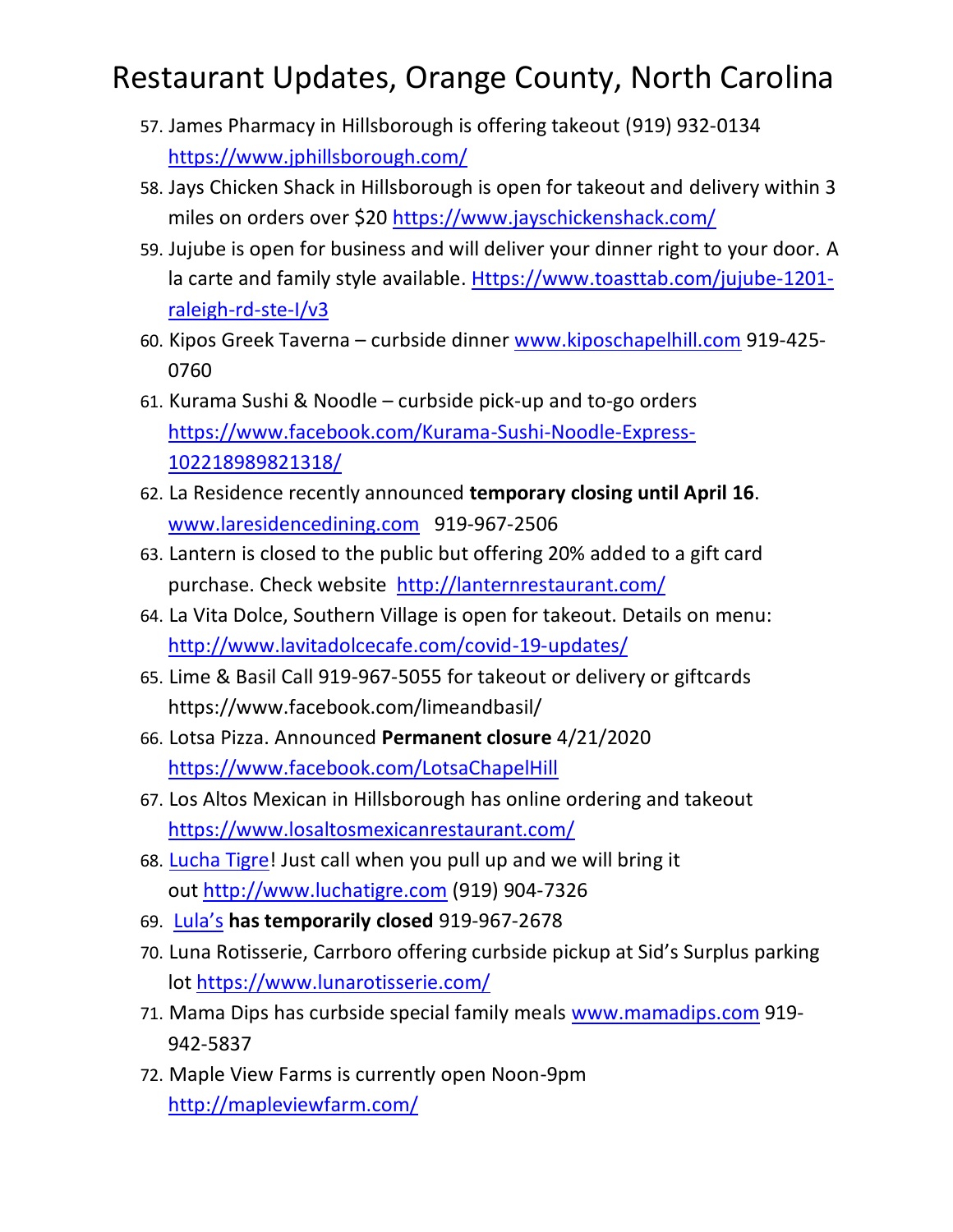- 73. Margarets Cantina Partnering with Takeout Central 919-942-7678 plus curbside pickup 919-942-4745, plus gift cards. <http://margaretscantina.com/>
- 74. Matthews Chocolates, Hillsborough open for curbside order pickup and delivery is available. Call for details 919-730-0900
- 75. Meal Smith Market creates locally sourced meals available for delivery plus three pickup locations.<https://www.mealsmithmarket.com/> 919-537-9858
- 76. Merritt's Store and Grill is taking orders through Grubhub & Doordash and by phone 919-942-4897. Offering curbside to car only
- 77. Mediterranean Deli open for delivery via delivery services 919-967-2666 <https://mediterraneandeli.com/chapel-hill>
- 78. Might as Well added some Vegan options and brought back some old favorites. Full menu 'til 2am 7 days a week and we even deliver! Order online at [www.mightaswellbarandgrill.com](http://www.mightaswellbarandgrill.com/?fbclid=IwAR2OIDn1xAQt7bCobFu1l4T56kxutVEH_Fv8GlQ1nxcjx6YYgYcC21SFWdw) @ Might as Well Chapel Hill
- 79. Mighty Mikes's Rolling Bistro Rotating locations [https://www.facebook.com/Mighty-Mikes-Rolling-Bistro-grill-](https://www.facebook.com/Mighty-Mikes-Rolling-Bistro-grill-326697051166394/)[326697051166394/](https://www.facebook.com/Mighty-Mikes-Rolling-Bistro-grill-326697051166394/) 919-426-6750
- 80. Mint has curbside and free delivery [www.mintunc.com](http://www.mintunc.com/) 336-339-5758
- 81. Napoli is open for online and to-go orders by calling 919-667-8288 or visiting [www.napolicarrboro.com](http://www.napolicarrboro.com/)
- 82. Oakleaf restaurant Carrboro- Takeaway family dinners Wed, prime rib night Fri. Call 984-234-0054.<https://oakleafnc.com/>
- 83. Open Eye Café 919-968-9410 is accepting phone orders for carry out and curb-side pickup. Info & updates will be shared on respective social media channels and website, as well as onsite. [https://shopcarrborocoffee.com/](https://urldefense.proofpoint.com/v2/url?u=https-3A__shopcarrborocoffee.com_&d=DwMFaQ&c=JRU6Crajf79kKcplUJFHFfpcQ9GkS9xWLut8YRTooJY&r=OMh2XwgJGSgOJ-Qji8Ir9_Qmlj465KA6semq5RyR5W8&m=b0dJ40JwWD3sQYlAc1V87nCD1-V3z1_ITOc3Q9Hy29c&s=w6bQsZTvdICw-OSlaI9ttJmQT8rSGNS8OIxL3b4mpy0&e=).
- 84. Panciuto: Announced closing indefinitely. Consider donating to Feeding the Soul in which they are a partner http://www.panciuto.com/
- 85. Perennial Café Chapel Hill is now offering take-out and curbside from beverage menu. Call ahead 919-537-8784 <https://www.perennial.cafe/>
- 86. Pita Grill Chapel Hill offering takeout<http://www.pitagrillch.com/> 919-929- 6800
- 87. Pizzeria Mercato: The restaurant has a modified takeout program allowing curbside service so that you can still enjoy delicious food, delivered to your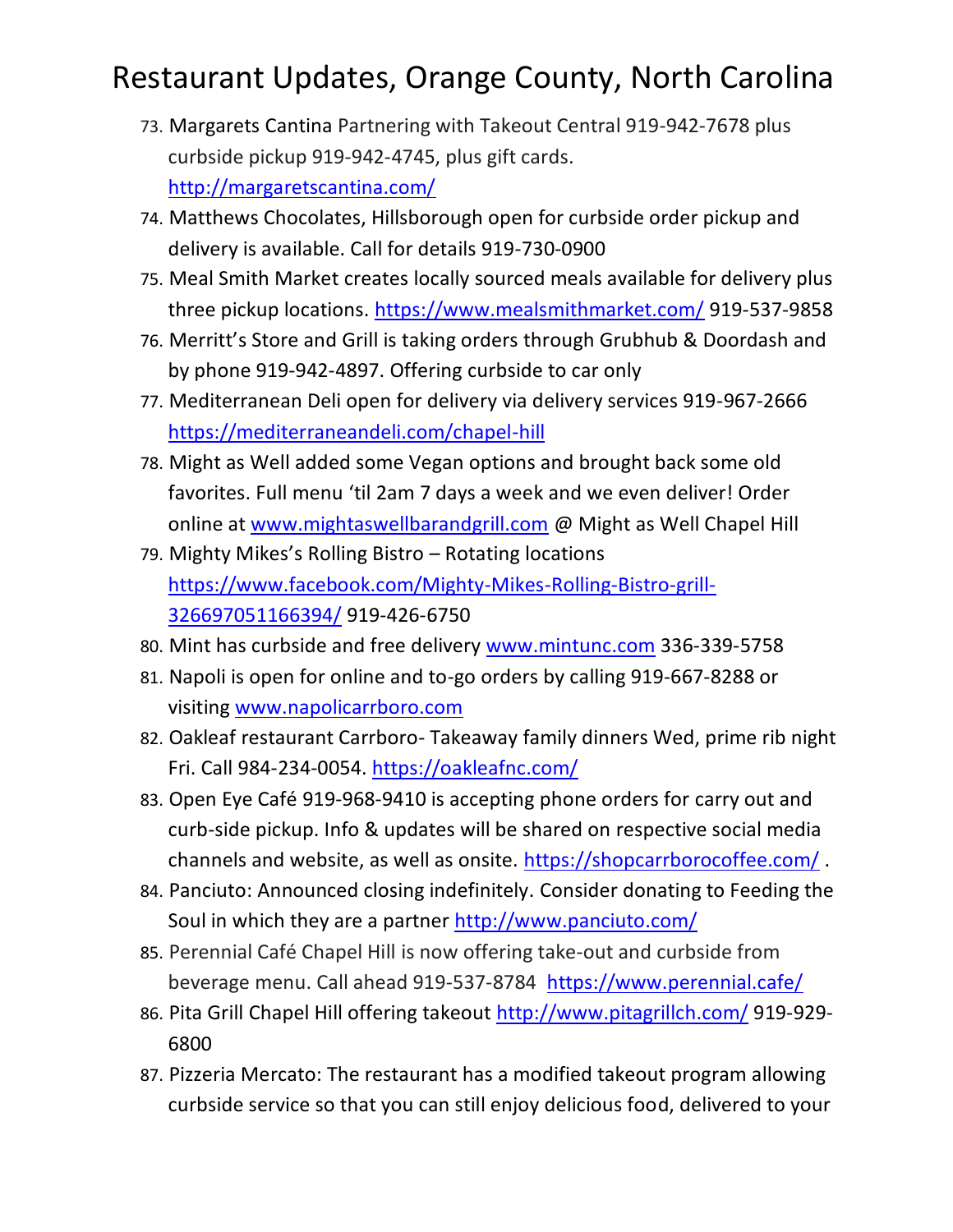car in one of their curbside parking spots. Check-out the takeout tab from the homepage of the website for details.<https://pizzeriamercatonc.com/>

- 88. Provence Carrboro, curbside pick-up and home delivery <https://www.provenceofcarrboro.com/>
- 89. Pueblo Viejo, Hillsborough offering 15% off take out 919-732-3480
- 90. Radius Pizzeria & Pub Hillsborough in offering curbside service and delivery is available (919) 245-0601<https://radiuspizzeria.net/>
- 91. Rasa Malaysia, Southern Village no-contact delivery & curbside takeout for prepaid orders. Call 984-234-0256<https://www.rasamalaysiach.com/>
- 92. Root Cellar Chapel Hill is offering curbside pickup food delivered to your car. 919-967-3663<https://rootcellarchapelhill.com/>
- 93. Rumi Persian Café located in the Blue Dogwood Public Market 306 W. Franklin St. Suite G (a few doors behind the new Chimney Indian Kitchen on Franklin) is offering family style prepared meals, online ordering and curbside pickup<https://www.rumipersiancafe.com/> 919-742-0044
- 94. Saratoga Grill, Hillsborough is open for takeout <http://www.saratogagrill.com/>
- 95. Siena Hotel's Il Palio restaurant now offering curbside pick-up of famous Italian dishes, located off Estes Road, easy access. (919) 918-2545 <https://ilpalio.com/>
- 96. Soul Cocina offering Saturday delivery or pickup at Carrboro Farmers Market on Wed. 919-559-0255 <https://www.facebook.com/soulcocinatriangle/>
- 97. Subway, Churton Grove Center & locally owned takeout, curbside pick-up and delivery thru 3<sup>rd</sup> parties 919-732-3364. Order thru app [bit.ly/2ULj88G](https://urldefense.proofpoint.com/v2/url?u=http-3A__bit.ly_2ULj88G&d=DwMFaQ&c=JRU6Crajf79kKcplUJFHFfpcQ9GkS9xWLut8YRTooJY&r=2uOyjFQHTsX70Wd6sy9cT2zvuv3fy4eacOTku-mnjlI&m=IbAO9aRoaEatmTXrqw9twBCpgwlvEXgmp15OqbPEoUk&s=hFLJgwY8vKpQl3OI8cTfHTilPfik7kym3DM1DX4wuDE&e=)
- 98. Sup Dogs will be **temporarily closed**. <https://supdogs.com/>
- 99. Spicy 9 order online for delivery and pickup curbside or 919-903-9335 <http://www.spicy9chapelhill.com/>

100. Spotted Dog in Carrboro. (919) 933-1117. Call ahead and pick-up curbside in the loading zone or in front of the parked cars along Weaver St. Omnivore, GF, vegan, and vegetarian options, and some of the nicest people you'll ever meet in ownership and management. <https://thespotteddogrestaurant.com/>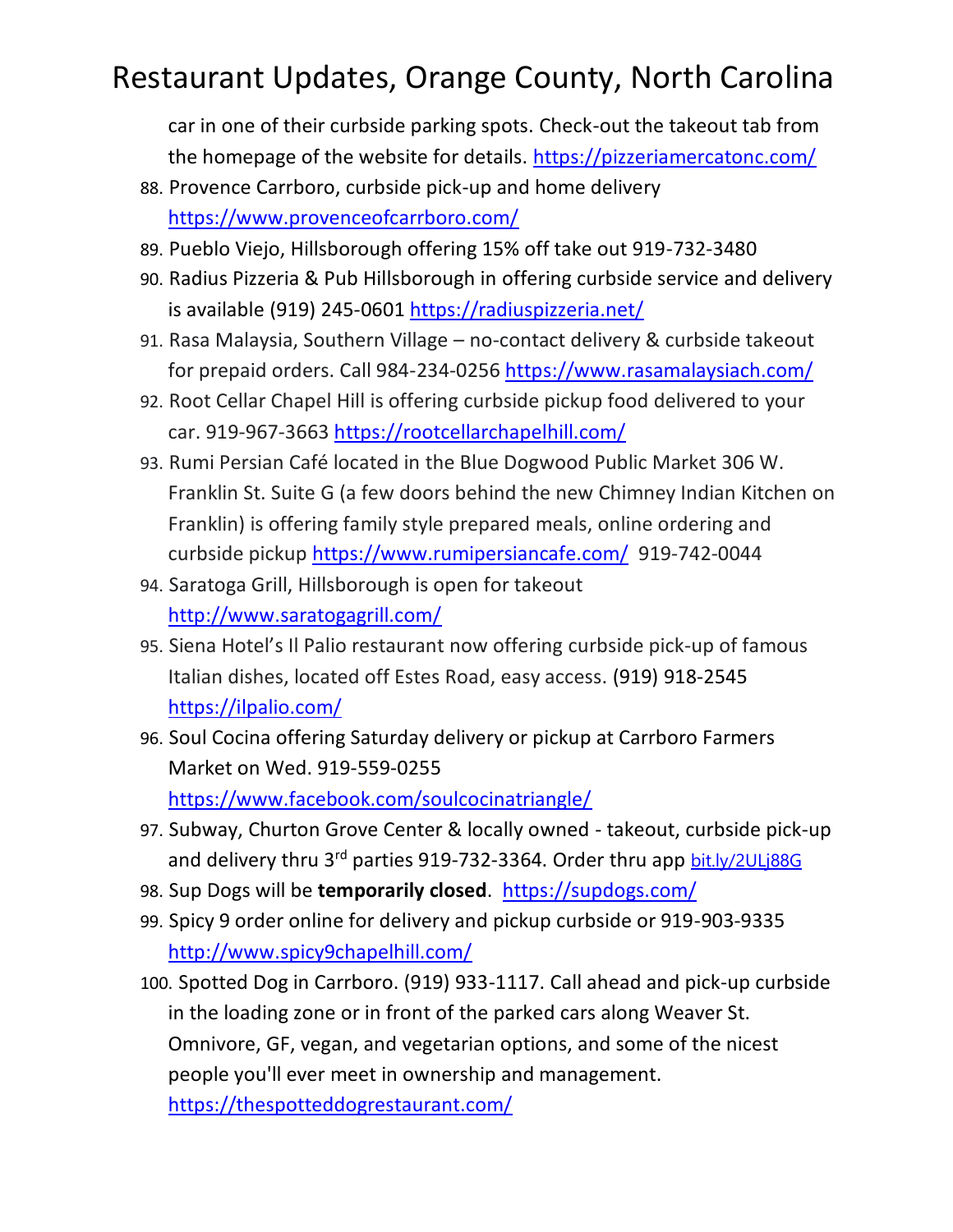- 101. Squids Seafood is open for takeout with curbside pickup available. Check website for details<https://www.squidsrestaurant.com/>
- 102. Steve's Garden Market in Hillsborough is open for takeout <https://www.stevesgardenmarket.com/deli/>
- 103. Steel String Brewery is offering curbside pickup from online store <https://steelstringbrewery.com/store/>
- 104. Stoney River Steak, University Place offering carryout menu 12p 7p <https://www.facebook.com/stoneyriverchapelhill/>
- 105. Tallulas call 203-479-2477 to place an order<http://talullas.com/menu/>
- 106. Tandem Carrboro announced 4/24/20 REOPENING with curbside , takeout and take home wine 919-240-7937<http://www.tandemcarrboro.com/>
- 107. Thai Station Carrboro is offering Curbside pick-up for our royal customers. (984) 234-3230 to place order ToGo and pay over the phone, our friendly staff will run it out to your car when your order is ready. <https://www.thaistationnc.com/>
- 108. The Dog House, Hillsborough order online with DoorDash or call 919-644- 0100
- 109. The Picnic Basket Chapel Hill is offering personal heat and eat family size meals and delivery 919-490-5796. Call for details (website and social not up to date)
- 110. The Pig is back open offering curbside pickup. Order 919-942-1133 for same day pickup or online<https://thepigrestaurant.com/> for next day pickup. Mon-Sat, 11a-7p
- 111. The Purple Bowl is offering mobile ordering and Door Dash, check website for info<https://www.purplebowlch.com/>
- 112. The Town Hall Grille, Southern Village **is temporarily closed**  <https://thetownhallgrill.com/>
- 113. Top of the Hill Restaurant and Brewery is **temporarily closed** but offering curbside pick-up of beer and spirit favorites. Order online and pickup at distiller location 505 W. Franklin St (off Graham) – gift cards are available [on-line](https://www.thetopofthehill.com/shop/gift-certificate)
- 114. Trolley Stop Hotdogs offering takeout through Takeout Central \$5 off \$25 use code #ShopDowntownCH<https://www.facebook.com/TrollyStopCH/>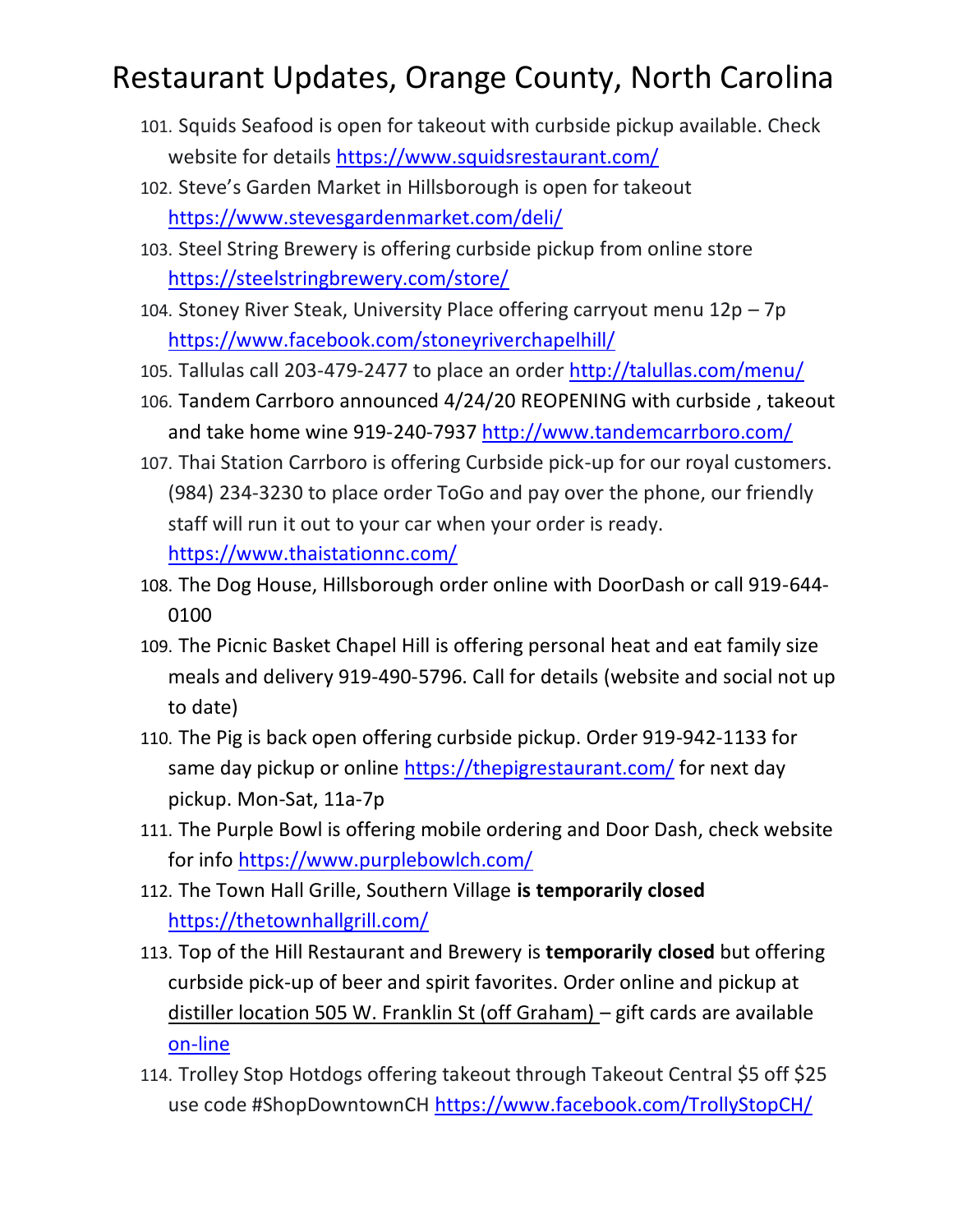- 115. Vecino Brewing is offering curbside pickup 919-537-9591 <https://vecinobrewing.com/>
- 116. Vegan Flava Café in Blue Dogwood is open <https://www.facebook.com/VeganFlavaCafe/>
- 117. Village Diner Parking lot pickup available 919-245-8915 <https://www.facebook.com/VillageDinerNC/>
- 118. Venable Bistro: Customers can pay for takeout orders over the phone, we can deliver to your car if you prefer. (919) 904-7160 <https://venablebistro.com/>
- 119. Vimala's Curryblossom Café: offering takeout serving cold, ready to heat meals in single use containers. Please call. 919-929-3833.
- 120. Volume Hillsborough is **temporarily closed**
- 121. Whit's Frozen Yogurt, Hillsborough is open for takeout <https://www.facebook.com/whitscustardhillsborough/>
- 122. Weaver Street Market all locations: Indoor and outdoor seating is closed however packaged food is available and open for takeout <https://www.weaverstreetmarket.coop/coronavirus-updates/>
- 123. Wooden Nickel Pub open for takeout <https://www.facebook.com/WoodenNickelPub/> 919.932.0134

**Farmers Markets, On-Farm Farm Stands, Pickup Hubs (note: instead of listing individual farms here, we have compiled some resources that have already done so)**

Currently these Farmers Markets are operating normal hours on Saturdays:

- <https://www.thechapelhillfarmersmarket.com/> and Tuesdays 3-6 pm
- <http://www.carrborofarmersmarket.com/>and Wednesdays 3 6 pm. Here is a [list](https://static1.squarespace.com/static/54a70a0ae4b02cb3ce0d4ade/t/5e750c79de809866cedfebf2/1584729210471/CFM+Vendor+Services.pdf) they created for farms with CSA, preorder online for farm pickup and or delivery